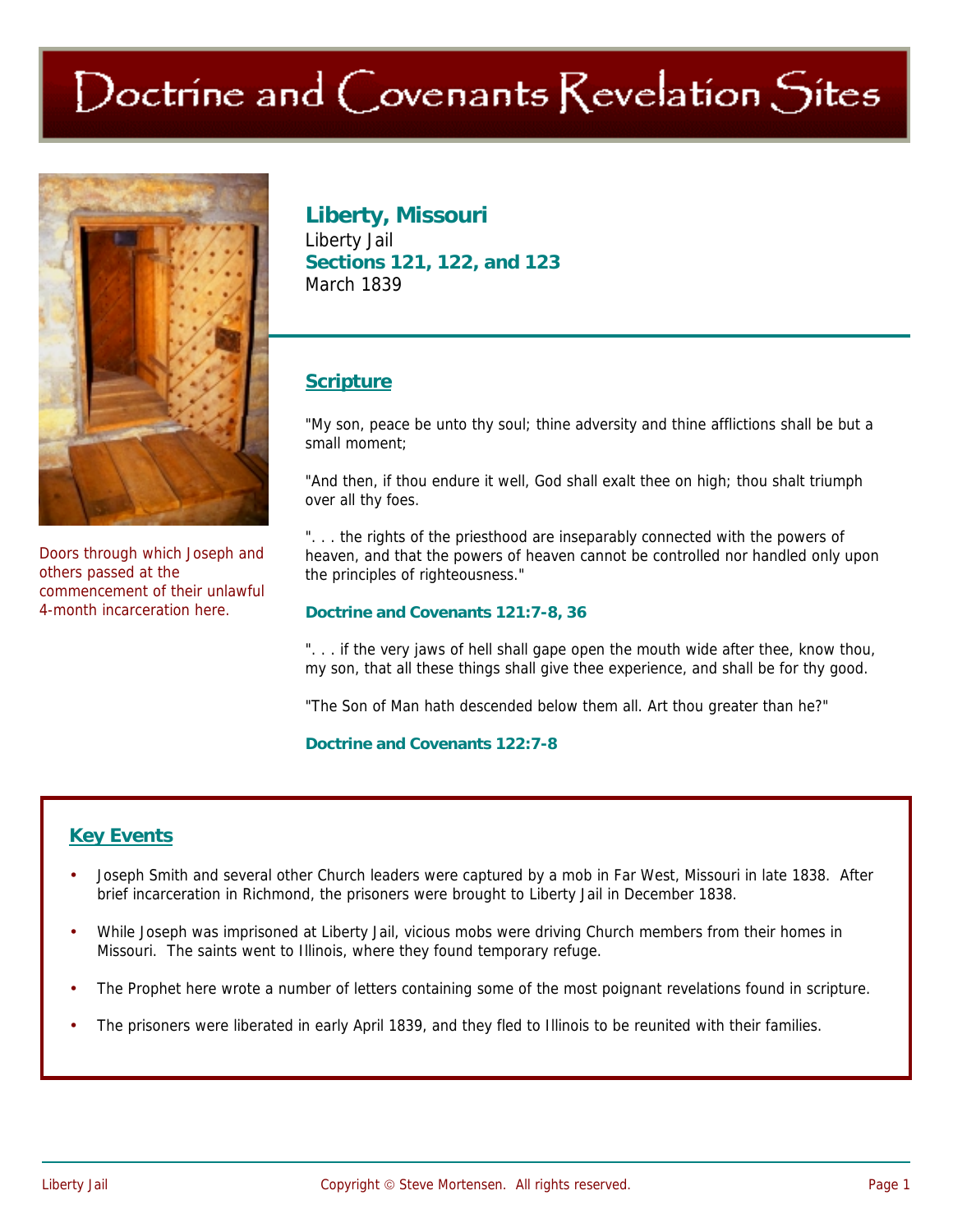

The prisoners were lowered into the cell through a hole in the floor. The jailer lived on the upper floor.



As the saints were being driven from the state of Missouri or killed, six of their leaders were confined in this small dungeon during the bitter winter of 1838-1839.